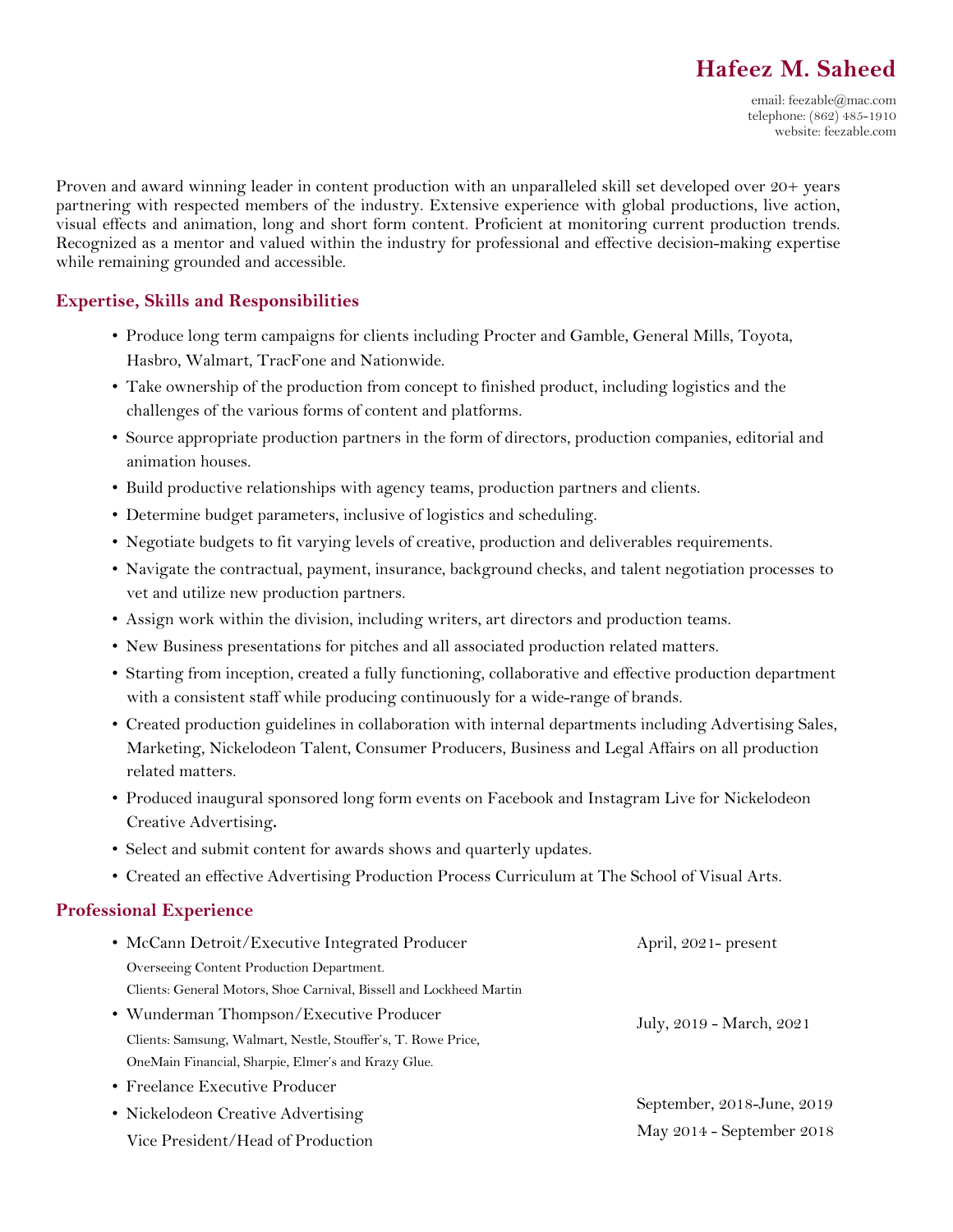| • Nickelodeon Creative Advertising                                                                                                      | September 2009 - May 2014  |
|-----------------------------------------------------------------------------------------------------------------------------------------|----------------------------|
| Head of Production/Executive Producer                                                                                                   |                            |
| · Saatchi and Saatchi, Producer/Senior Producer                                                                                         | July 1996 – September 2009 |
| <b>Presentations</b>                                                                                                                    |                            |
| • Moderator and Panelist, Insight Exchange Network                                                                                      | 2018, 2019                 |
| • Founded the Nickelodeon Creative Advertising Spotlight Screening<br>with guest speakers highlighting work from 20 production partners | 2018                       |
| • Featured Guest, NJ Ad Club Professional Spotlight Series                                                                              | 2018                       |
| • Panelist, Montreal Effects Conference                                                                                                 | 2016                       |
| • Speaker, Grady College, University of Georgia                                                                                         | 2014                       |
| • Panelist, Shoot Magazine Annual New Directors Showcase                                                                                | 2013                       |
| <b>Industry Awards</b>                                                                                                                  |                            |
| • Telly Awards Gold and Silver Winner                                                                                                   | 2016, 2017, 2018           |
| • Clio Short List                                                                                                                       | 2017                       |
| • Best in Show, New Jersey Advertising Club Awards                                                                                      | 2017                       |
| • PromaxBDA                                                                                                                             | 2015                       |
| • General Mills Brand Champions Award                                                                                                   | 2009                       |
| <b>Professional Development</b>                                                                                                         |                            |
| • Ciclope Festival, Berlin, Germany                                                                                                     | October 2017               |
| • AdAge Small Agency Conference, Nashville, TN                                                                                          | July 2017                  |
| • Viacom Leadership Studio                                                                                                              | March 2017                 |
| • Cannes Lions Festival, Cannes, France                                                                                                 | June 2014                  |
| <b>Affiliations/Memberships</b>                                                                                                         |                            |
| • Judge, The Telly Awards                                                                                                               | $2018$ - present           |
| • Board member, New Jersey Ad Club                                                                                                      | 2017-2018                  |
| • Judge, The One Club, The Young Ones ADC Category                                                                                      | 2016-2017                  |
| <b>Teaching Experience</b>                                                                                                              |                            |

| • School of Visual Arts, BFA Program, Adjunct Professor | September 2015 - present  |
|---------------------------------------------------------|---------------------------|
| • School of Visual Arts, School of Continuing Education | September 2014 - present  |
| • Hudson County Community College, Adjunct Professor    | September - December 2019 |